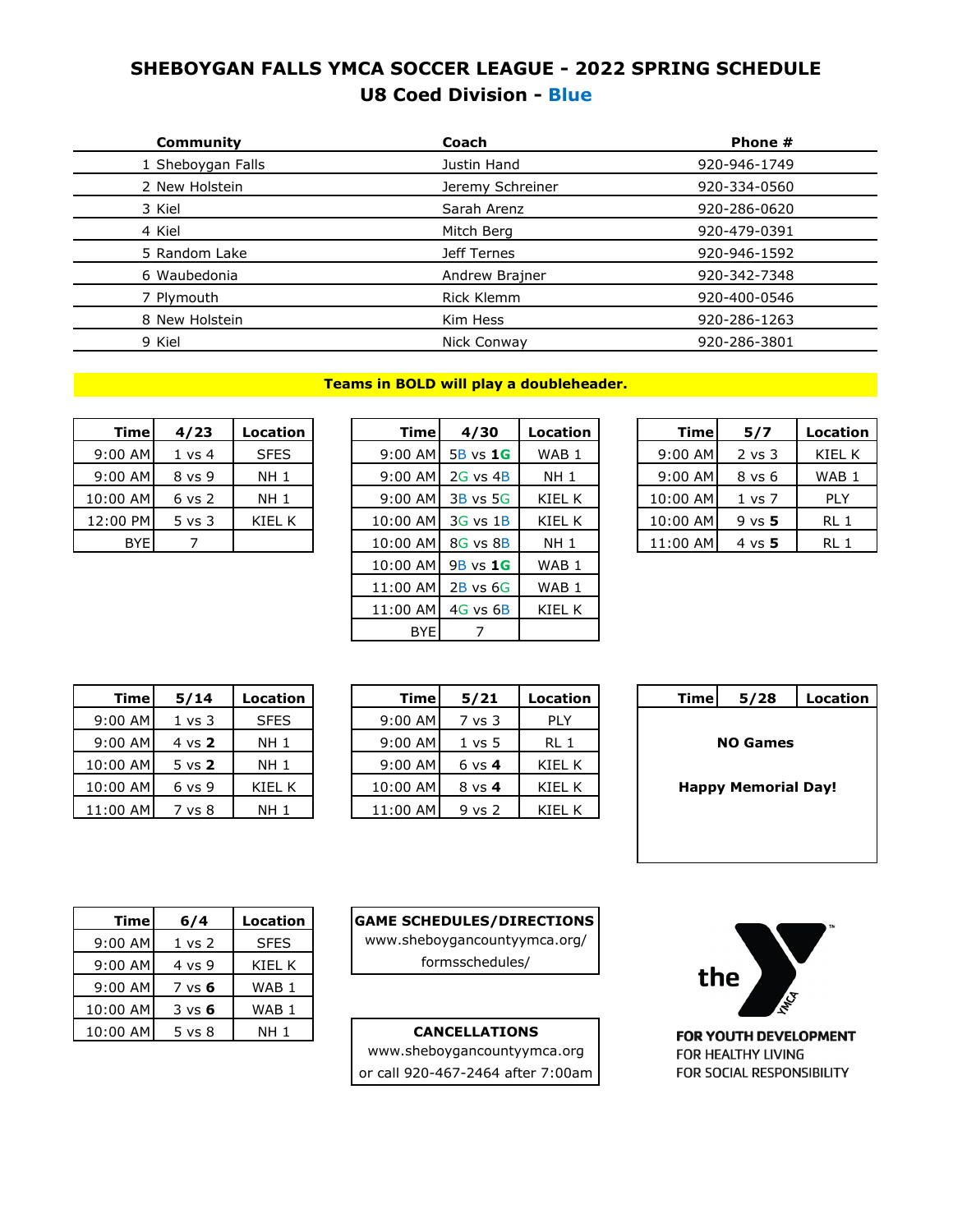## **SHEBOYGAN FALLS YMCA SOCCER LEAGUE - 2022 SPRING SCHEDULE U8 Coed Division - Green**

| Community      | Coach               | Phone #      |
|----------------|---------------------|--------------|
| 1 Waubedonia   | Scott Lemke         | 262-573-8947 |
| 2 New Holstein | Erica Meyer         | 920-539-0873 |
| 3 Kiel         | Nikki Loritz        | 920-917-2535 |
| 4 Kiel         | Brad Lubach         | 920-286-1937 |
| 5 Random Lake  | Cory Dimmer         | 920-946-1826 |
| 6 Waubedonia   | Joe Fahney          | 414-419-7479 |
| 7 Plymouth     | <b>Brett Wagner</b> | 920-226-4127 |
| 8 Kiel         | Sarah Meyer         | 920-251-3977 |
|                |                     |              |

**Teams in BOLD will play a doubleheader.**

| <b>Time</b> | 4/23              | Location |
|-------------|-------------------|----------|
| $9:00$ AM   | $2 \text{ vs } 8$ | KIEL K   |
| 10:00 AM    | $1 \text{ vs } 8$ | KIEL K   |
| 11:00 AM    | $3 \text{ vs } 6$ | KIEL K   |
| 1:00 PM     | 4 vs 5            | KIFI K   |
| BYEl        |                   |          |

| <b>Time</b> | 4/23              | Location | Timel      | 4/30         | Location | <b>Time</b> | 5/7               | Location         |
|-------------|-------------------|----------|------------|--------------|----------|-------------|-------------------|------------------|
| 9:00 AM     | $2 \text{ vs } 8$ | KIEL K   | $9:00$ AM  | 5B vs 1G     | WAB 1    | 9:00 AM     | $5 \text{ vs } 3$ | RL 1             |
| 10:00 AM    | $1 \text{ vs } 8$ | KIEL K   | $9:00$ AM  | $2G$ vs $4B$ | NH 1     | $9:00$ AM   | 7 vs 8            | <b>PLY</b>       |
| 11:00 AM    | 3 v s 6           | KIEL K   | $9:00$ AM  | $3B$ vs 5G   | KIEL K   | 10:00 AM    | $1 \text{ vs } 4$ | WAB <sub>1</sub> |
| $1:00$ PM   | 4 vs 5            | KIEL K   | $10:00$ AM | $3G$ vs $1B$ | KIEL K   | 11:00 AM    | $6$ vs $2$        | WAB <sub>1</sub> |
| <b>BYE</b>  |                   |          | 10:00 AM   | $8G$ vs $8B$ | NH 1     |             |                   |                  |
|             |                   |          | 10:00 AM   | 9B vs 1G     | WAB 1    |             |                   |                  |
|             |                   |          | 11:00 AM   | $2B$ vs $6G$ | WAB 1    |             |                   |                  |
|             |                   |          | 11:00 AM   | $4G$ vs $6B$ | KIEL K   |             |                   |                  |
|             |                   |          | <b>BYE</b> |              |          |             |                   |                  |

| Timel     | 5/7               | Location |
|-----------|-------------------|----------|
| $9:00$ AM | $5$ vs $3$        | RI 1     |
| $9:00$ AM | 7 vs 8            | PI Y     |
| 10:00 AM  | $1 \text{ vs } 4$ | WAB 1    |
| 11:00 AM  | $6 \text{ vs } 2$ | WAB 1    |

| Time     | 5/14              | Location |
|----------|-------------------|----------|
| 9:00 AM  | 4 vs 2            | KIFI K   |
| 9:00 AM  | 6 vs 7            | PI Y     |
| 11:00 AM | $5 \text{ vs } 8$ | KIFI K   |
| 12:00 PM | $1 \text{ vs } 3$ | KIFI K   |

| 5/28<br>Location           | Time. |  | Location         | 5/21              | Timel      | Location   | 5/14   | Timel     |
|----------------------------|-------|--|------------------|-------------------|------------|------------|--------|-----------|
|                            |       |  | WAB <sub>1</sub> | $1 \text{ vs } 8$ | $9:00$ AMI | KIEL K     | 4 vs 2 | $9:00$ AM |
| <b>NO Games</b>            |       |  | <b>NH 1</b>      | 7 vs 2            | $9:00$ AM  | <b>PLY</b> | 6 vs 7 | $9:00$ AM |
|                            |       |  | WAB <sub>1</sub> | 3 vs 6            | 10:00 AM   | KIEL K     | 5 vs 8 | 11:00 AM  |
| <b>Happy Memorial Day!</b> |       |  | RL 1             | $4 \text{ vs } 5$ | 10:00 AM   | KIEL K     | . vs 3 | 12:00 PM  |

| <b>Time</b> | 5/28                       | Location |  |  |  |  |  |  |  |
|-------------|----------------------------|----------|--|--|--|--|--|--|--|
|             |                            |          |  |  |  |  |  |  |  |
|             | <b>NO Games</b>            |          |  |  |  |  |  |  |  |
|             |                            |          |  |  |  |  |  |  |  |
|             |                            |          |  |  |  |  |  |  |  |
|             | <b>Happy Memorial Day!</b> |          |  |  |  |  |  |  |  |
|             |                            |          |  |  |  |  |  |  |  |
|             |                            |          |  |  |  |  |  |  |  |
|             |                            |          |  |  |  |  |  |  |  |
|             |                            |          |  |  |  |  |  |  |  |

| <b>Time</b> | 6/4               | Location |
|-------------|-------------------|----------|
| $9:00$ AM   | $1 \text{ vs } 2$ | NH 1     |
| $9:00$ AM   | $5 \text{ vs } 6$ | RI 1     |
| 10:00 AM    | $3 \text{ vs } 8$ | KIFI K   |
| 11:00 AM    | 4 vs 7            | KIFI K   |

**GAME SCHEDULES/DIRECTIONS** 

[www.sheboygancountyymca.org/](http://www.sheboygancountyymca.org/) formsschedules/

### **CANCELLATIONS**

[www.sheboygancountyymca.org](http://www.sheboygancountyymca.org/) or call 920-467-2464 after 7:00am

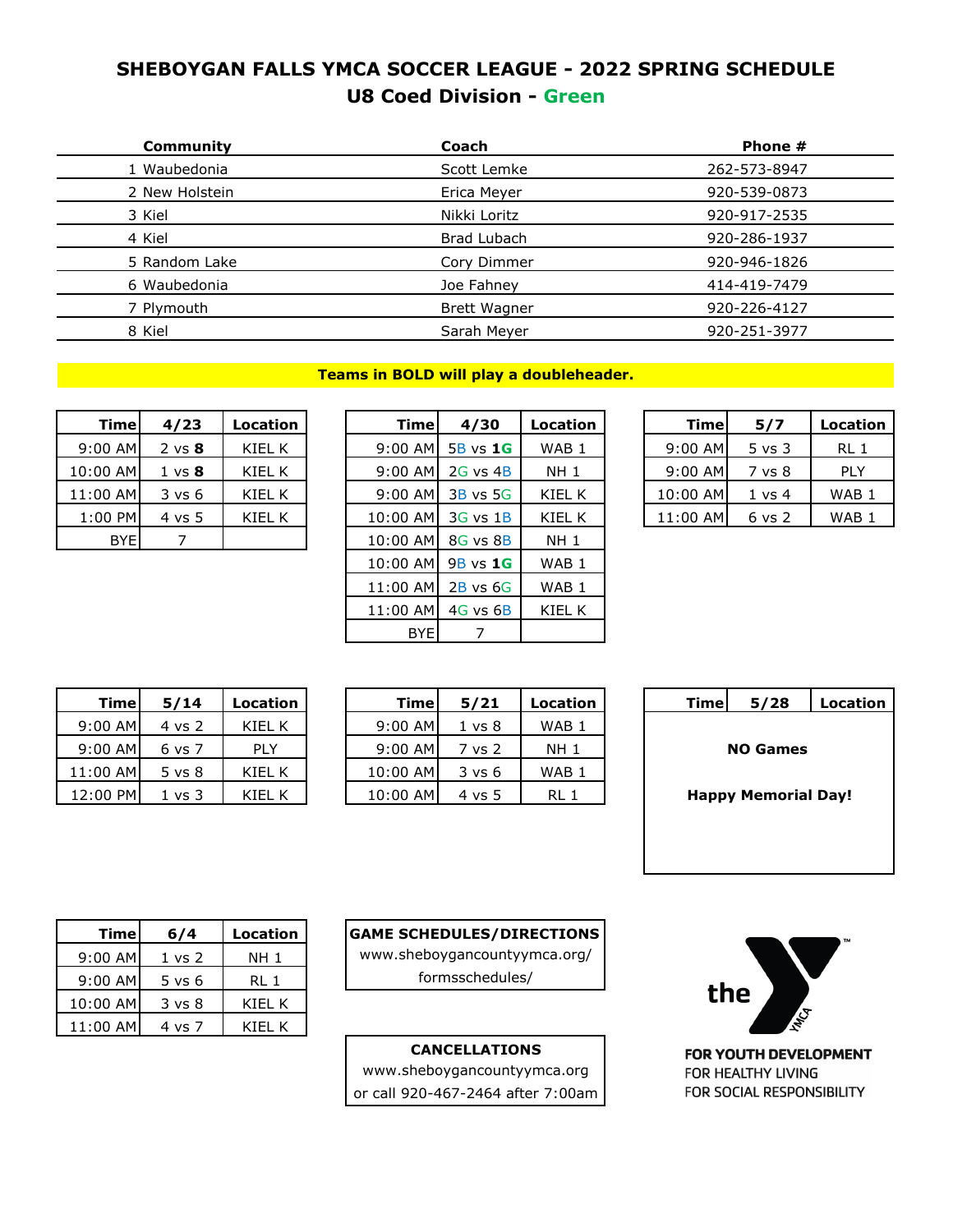# **SHEBOYGAN FALLS YMCA SOCCER LEAGUE - 2022 SPRING SCHEDULE U10 Coed Division**

| Community      | Coach             | Phone #      |  |
|----------------|-------------------|--------------|--|
| 1 Kiel         | Charles Achter    | 262-689-8275 |  |
| 2 Kiel         | Patrick McCarthy  | 920-286-2945 |  |
| 3 Kiel         | Robert Uselding   | 920-946-3157 |  |
| 4 New Holstein | Angela Uoeck      | 920-418-5927 |  |
| 5 Plymouth     | Collin McCulley   | 920-400-0186 |  |
| 6 Plymouth     | Jacob Cornelius   | 262-808-8084 |  |
| 7 Plymouth     | Ken Seymour       | 920-918-6532 |  |
| 8 Random Lake  | Bethany Heimerman | 920-912-4774 |  |
| 9 Random Lake  | Cassie Arndt      | 920-980-0493 |  |
| 10 Waubedonia  | Mike TerMaat      | 920-838-2342 |  |
|                |                   |              |  |

| <b>Time</b> | 4/23               | <b>Location</b> |
|-------------|--------------------|-----------------|
| $9:00$ AM   | 1 vs 9             | RL <sub>2</sub> |
| $9:00$ AM   | 2 vs 7             | KIEL K          |
| $9:00$ AM   | 4 vs 5             | NH 1            |
| 10:00 AM    | $10 \text{ vs } 8$ | RL 2            |
| 10:00 AM    | $3 \text{ vs } 6$  | KIFI K          |

| <b>Time</b> | 4/23               | Location        | <b>Time</b> | 4/30               | Location         | Timel     | 5/7                | Location         |
|-------------|--------------------|-----------------|-------------|--------------------|------------------|-----------|--------------------|------------------|
| $9:00$ AM   | 1 vs 9             | RL <sub>2</sub> | $9:00$ AM   | $9$ vs $7$         | RL <sub>2</sub>  | $9:00$ AM | $1 \text{ vs } 7$  | KIEL K           |
| 9:00 AM     | 2 vs 7             | KIEL K          | $10:00$ AM  | $1 \text{ vs } 8$  | RL <sub>2</sub>  | $9:00$ AM | $10 \text{ vs } 4$ | WAB <sub>2</sub> |
| 9:00 AM     | 4 vs 5             | NH <sub>1</sub> | 10:00 AM    | $10 \text{ vs } 6$ | WAB <sub>2</sub> | $9:00$ AM | 8 vs 6             | <b>PLY</b>       |
| 10:00 AM    | $10 \text{ vs } 8$ | RL <sub>2</sub> | 10:00 AM    | $3 \text{ vs } 4$  | <b>NH 1</b>      | 10:00 AM  | 2 vs 3             | <b>KIEL K</b>    |
| 10:00 AM    | $3 \text{ vs } 6$  | KIEL K          | 11:00 AM    | $2$ vs 5           | <b>PLY</b>       | 10:00 AM  | $9$ vs $5$         | <b>PLY</b>       |

| <b>Time</b> | 5/7                | Location         |
|-------------|--------------------|------------------|
| $9:00$ AM   | $1 \text{ vs } 7$  | KIEL K           |
| 9:00 AM     | $10 \text{ vs } 4$ | WAB <sub>2</sub> |
| $9:00$ AM   | 8 vs 6             | PI Y             |
| 10:00 AM    | $2$ vs $3$         | <b>KIEL K</b>    |
| 10:00 AM    | 9 vs 5             | PI Y             |

| <b>Time</b>     | 5/28                       | Location |  |  |  |  |  |
|-----------------|----------------------------|----------|--|--|--|--|--|
|                 |                            |          |  |  |  |  |  |
| <b>NO Games</b> |                            |          |  |  |  |  |  |
|                 |                            |          |  |  |  |  |  |
|                 | <b>Happy Memorial Day!</b> |          |  |  |  |  |  |
|                 |                            |          |  |  |  |  |  |

|     |      | TM |
|-----|------|----|
| the | MICA |    |

FOR YOUTH DEVELOPMENT FOR HEALTHY LIVING FOR SOCIAL RESPONSIBILITY

| <b>Time</b> | 5/14    | Location        | <b>Timel</b> | 5/21        | Locatio         |
|-------------|---------|-----------------|--------------|-------------|-----------------|
| 9:00 AM     | 1 vs 5  | KIEL K          | 9:00 AM      | 1 vs 6      | KIEL I          |
| 9:00 AM     | 8 vs 2  | RL <sub>2</sub> | 9:00 AM      | 7 vs 5      | <b>PLY</b>      |
| 10:00 AM    | 6 vs 4  | <b>PLY</b>      | 9:00 AM      | 8 vs 4      | NH <sub>1</sub> |
| 10:00 AM    | 9 vs 10 | RL <sub>2</sub> | 10:00 AM     | $9$ vs $3$  | KIEL I          |
| 11:00 AM    | 7 vs 3  | <b>PLY</b>      | 11:00 AM     | $10$ vs $2$ | KIEL I          |

| 5/28<br>Location | Timel                      |  | Location   | 5/21        | <b>Time</b> | Location        | 5/14              | Timel     |
|------------------|----------------------------|--|------------|-------------|-------------|-----------------|-------------------|-----------|
|                  |                            |  | KIEL K     | 1 vs 6      | $9:00$ AM   | KIEL K          | 1 vs 5            | $9:00$ AM |
| <b>NO Games</b>  |                            |  | <b>PLY</b> | 7 vs 5      | $9:00$ AM   | RL <sub>2</sub> | 8 vs 2            | $9:00$ AM |
|                  |                            |  | NH 1       | 8 vs 4      | $9:00$ AM   | <b>PLY</b>      | $6 \text{ vs } 4$ | 10:00 AM  |
|                  | <b>Happy Memorial Day!</b> |  | KIEL K     | $9$ vs $3$  | 10:00 AM    | RL <sub>2</sub> | 9 vs 10           | 10:00 AM  |
|                  |                            |  | KIEL K     | $10$ vs $2$ | 11:00 AM    | <b>PLY</b>      | ' vs 3            | 11:00 AM  |
|                  |                            |  |            |             |             |                 |                   |           |

| <b>Time</b>       | 6/4        | <b>Location</b> |  |  |  |  |
|-------------------|------------|-----------------|--|--|--|--|
|                   |            |                 |  |  |  |  |
|                   | <b>U10</b> |                 |  |  |  |  |
| <b>TOURNAMENT</b> |            |                 |  |  |  |  |
|                   |            |                 |  |  |  |  |
|                   |            |                 |  |  |  |  |

| <b>GAME SCHEDULES/DIRECTIONS</b> |  |
|----------------------------------|--|
| www.sheboygancountyymca.org/     |  |
| formsschedules/                  |  |
|                                  |  |

**CANCELLATIONS** [www.sheboygancountyymca.org](http://www.sheboygancountyymca.org/) or call 920-467-2464 after 7:00am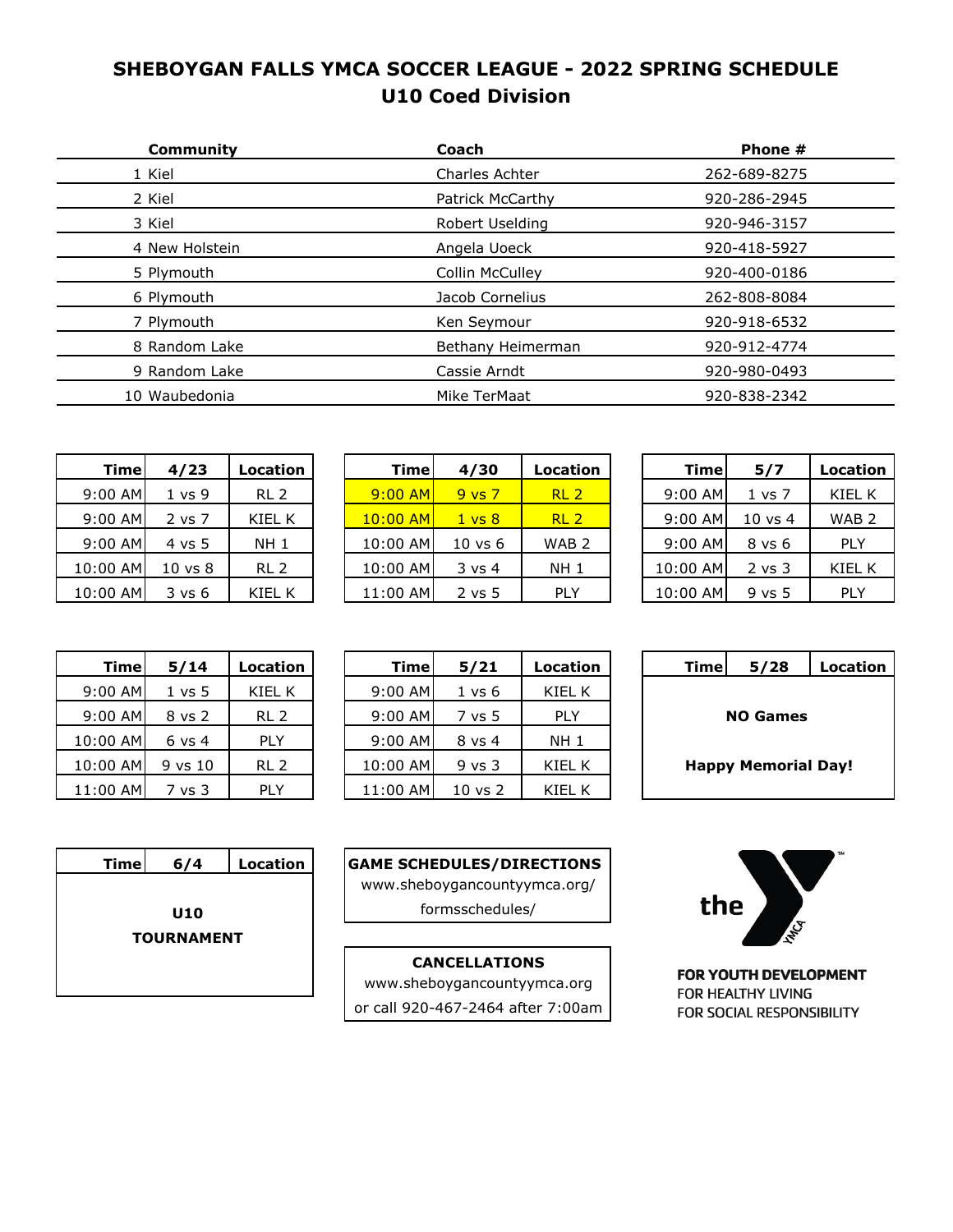# **SHEBOYGAN FALLS YMCA SOCCER LEAGUE - 2022 SPRING SCHEDULE U10 Girls Division**

| <b>Community</b>  | Coach               | Phone #         |
|-------------------|---------------------|-----------------|
| 1 Kiel            | Shane Sitzman       | 920-860-5232    |
| 2 Kiel            | <b>Heather Nett</b> | 920-286-2111    |
| 3 New Holstein    | Tim Ehlenbeck       | 920-946-9751    |
| 4 New Holstein    | Kellen VanSluys     | 920-251-6878    |
| 5 Random Lake     | Jeremy Lewis        | 262-483-9235    |
| 6 Waubedonia      | MJ Goodman          | 715-210-8998    |
| 7 Sheboygan Falls | Zac Scholten        | 920-698-0978    |
| 8 Waubedonia      | MJ Goodman          | 715-210-8998    |
| 9 Plymouth        | Costyl Njiojob      | 865-306-1175 ?? |
| 10 Plymouth       | Travis Olson        | 920-838-1326    |
| 11 Plymouth       | Angela Goelzer      | 920-918-5717    |
|                   |                     |                 |

#### **Teams in BOLD will play a doubleheader.**

| <b>Time</b> | 4/23              | Location    |
|-------------|-------------------|-------------|
| 9:00 AM     | 4 vs 9            | PLY         |
| $9:00$ AM   | $6 \text{ vs } 7$ | <b>SFFS</b> |
| 10:00 AM    | $1 \text{ vs } 7$ | <b>SFES</b> |
| 10:00 AM    | 3 vs 10           | NH 1        |
| 11:00 AM    | 2 vs 11           | KIEL K      |
| 11:00 AM    | $5 \text{ vs } 8$ | RI 2        |

| <b>Time</b> | 4/23              | Location        | Timel      | 4/30               | Location         | <b>Time</b> | 5/7                | Location         |
|-------------|-------------------|-----------------|------------|--------------------|------------------|-------------|--------------------|------------------|
| $9:00$ AM   | 4 vs 9            | <b>PLY</b>      | $9:00$ AM  | $1$ vs $11$        | <b>PLY</b>       | 10:00 AM    | $10 \text{ vs } 6$ | WAB <sub>2</sub> |
| $9:00$ AM   | $6 \text{ vs } 7$ | <b>SFES</b>     | $9:00$ AM  | $3 \text{ vs } 8$  | WAB <sub>2</sub> | 10:00 AM    | 9 vs 7             | <b>SFES</b>      |
| 10:00 AM    | $1 \text{ vs } 7$ | <b>SFES</b>     | $9:00$ AM  | 4 vs 7             | <b>NH 1</b>      | 11:00 AM    | $11$ vs $5$        | <b>PLY</b>       |
| 10:00 AM    | 3 vs 10           | NH <sub>1</sub> | 10:00 AM   | $2$ vs $9$         | <b>PLY</b>       | 11:00 AM    | 4 vs $6$           | WAB <sub>2</sub> |
| 11:00 AM    | 2 vs 11           | KIEL K          | $11:00$ AM | $10 \text{ vs } 5$ | RL <sub>2</sub>  | 12:00 PM    | $2$ vs $3$         | KIEL K           |
| 11:00 AM    | 5 vs 8            | RL <sub>2</sub> | $12:00$ PM | $5 \text{ vs } 6$  | RL <sub>2</sub>  | $2:00$ PM   | $1 \text{ vs } 8$  | <b>KIEL K</b>    |

| <b>Time</b> | 5/7                | Location         |  |  |
|-------------|--------------------|------------------|--|--|
| 10:00 AM    | $10 \text{ vs } 6$ | WAB <sub>2</sub> |  |  |
| 10:00 AM    | 9 vs 7             | <b>SFES</b>      |  |  |
| 11:00 AM    | $11$ vs 5          | PLY              |  |  |
| 11:00 AM    | 4 vs 6             | WAB 2            |  |  |
| 12:00 PM    | $2$ vs $3$         | KIFI K           |  |  |
| $2:00$ PM   | $1 \text{ vs } 8$  | KIFI K           |  |  |
|             |                    |                  |  |  |

| <b>Time</b> | 5/14              | Location      | <b>Time</b> | 5/21              | Locati      |
|-------------|-------------------|---------------|-------------|-------------------|-------------|
| 9:00 AM     | $10$ vs $2$       | <b>PLY</b>    | $9:00$ AM   | 6 vs 11           | <b>WAB</b>  |
| $9:00$ AM   | 8 vs 4            | <b>NH 1</b>   | 10:00 AM    | 4 vs 2            | NH:         |
| 10:00 AM    | 11 $vs$ 4         | <b>NH 1</b>   | 10:00 AM    | 7 vs 10           | PLY         |
| 10:00 AM    | 7 vs 5            | <b>SFES</b>   | 10:00 AM    | 8 vs 9            | <b>WAB</b>  |
| $10:30$ AM  | $1 \text{ vs } 6$ | <b>KIEL K</b> | 12:00 PM    | $1 \text{ vs } 3$ | <b>KIEL</b> |
| 11:00 AM    | $9$ vs $3$        | <b>NH 1</b>   | 1:00 PM     | $5 \text{ vs } 1$ | KIEL        |

| 5/28<br>Timel<br>Location  | Location         | 5/21              | <b>Timel</b> | Location        | 5/14              | <b>Time</b> |
|----------------------------|------------------|-------------------|--------------|-----------------|-------------------|-------------|
|                            | WAB <sub>2</sub> | 6 vs 11           | $9:00$ AM    | <b>PLY</b>      | $10$ vs $2$       | 9:00 AM     |
| <b>NO Games</b>            | <b>NH 1</b>      | 4 vs 2            | 10:00 AM     | NH <sub>1</sub> | 8 vs 4            | $9:00$ AM   |
|                            | <b>PLY</b>       | 7 vs 10           | 10:00 AM     | NH <sub>1</sub> | 11 vs $4$         | 10:00 AM    |
| <b>Happy Memorial Day!</b> | WAB <sub>2</sub> | 8 vs 9            | 10:00 AM     | <b>SFES</b>     | 7 vs 5            | 10:00 AM    |
|                            | KIEL K           | $1 \text{ vs } 3$ | 12:00 PM     | <b>KIEL K</b>   | $1 \text{ vs } 6$ | $10:30$ AM  |
|                            | KIEL K           | $5$ vs $1$        | 1:00 PM      | NH 1            | $9$ vs $3$        | 11:00 AM    |

| Timel           | 5/28                       | Location |  |  |  |  |  |  |
|-----------------|----------------------------|----------|--|--|--|--|--|--|
|                 |                            |          |  |  |  |  |  |  |
| <b>NO Games</b> |                            |          |  |  |  |  |  |  |
|                 |                            |          |  |  |  |  |  |  |
|                 | <b>Happy Memorial Day!</b> |          |  |  |  |  |  |  |
|                 |                            |          |  |  |  |  |  |  |
|                 |                            |          |  |  |  |  |  |  |
|                 |                            |          |  |  |  |  |  |  |



**GAME SCHEDULES/DIRECTIONS**  [www.sheboygancountyymca.org/](http://www.sheboygancountyymca.org/) formsschedules/

**CANCELLATIONS** [www.sheboygancountyymca.org](http://www.sheboygancountyymca.org/) or call 920-467-2464 after 7:00am

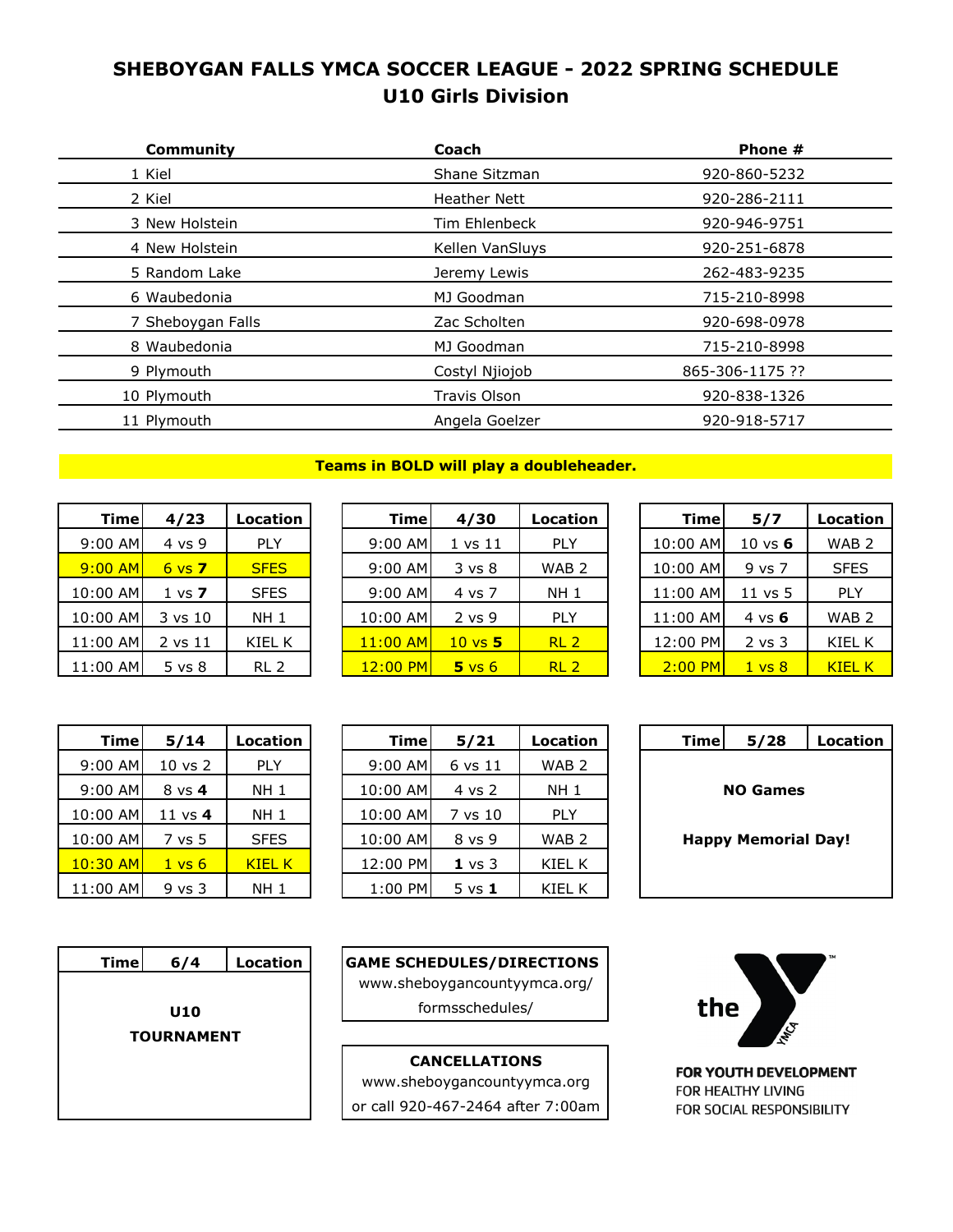## **SHEBOYGAN FALLS YMCA SOCCER LEAGUE - 2022 SPRING SCHEDULE U12 Coed Division**

| Community      | Coach            | Phone #      |
|----------------|------------------|--------------|
| 1 Kiel         | Joe Neils        | 920-286-1978 |
| 2 New Holstein | Jim Meyer        | 920-418-2218 |
| 3 Plymouth     | Gretchen Andrews | 920-912-7695 |
| 4 Plymouth     | Latreace Laack   | 414-507-9037 |
| 5 Waubedonia   | John Klas        | 262-689-6193 |

#### **Teams in BOLD will play a doubleheader.**

|           | Timel<br>4/23     |       |  |  |
|-----------|-------------------|-------|--|--|
| $9:00$ AM | $1 \text{ vs } 2$ | NH 2  |  |  |
| 10:15 AM  | $3 \text{ vs } 2$ | NH 2  |  |  |
| 10:15 AM  | $4 \text{ vs } 5$ | WAB 3 |  |  |

| Timel     | 4/23              | Location    | Timel     | 4/30     | Location   | Timel     | 5/7               | Location |
|-----------|-------------------|-------------|-----------|----------|------------|-----------|-------------------|----------|
| $9:00$ AM | l vs <b>2</b>     | <b>NH 2</b> | $9:00$ AM | 1 vs 3   | PLY        | $9:00$ AM | 1 vs 4            | KIEL C   |
| 10:15 AM  | $3 \text{ vs } 2$ | <b>NH 2</b> | 10:15 AM  | 5 vs $4$ | PLY        | $9:00$ AM | $5 \text{ vs } 3$ | PLY      |
| 10:15 AM  | 4 vs 5            | WAB 3       | 11:30 AM  | 4 vs 2   | <b>PLY</b> | 10:15 AM  | $2 \text{ vs } 3$ | PLY      |
|           |                   |             |           |          |            |           |                   |          |

| 5/28                       | Location |
|----------------------------|----------|
| <b>NO Games</b>            |          |
| <b>Happy Memorial Day!</b> |          |
|                            |          |
|                            |          |

| Timel     | 5/7               | Location |
|-----------|-------------------|----------|
| $9:00$ AM | $1 \text{ vs } 4$ | KIFI C   |
| $9:00$ AM | $5 \text{ vs } 3$ | PI Y     |
| 10:15 AM  | $2 \text{ vs } 3$ | DI V     |

| <b>Time</b>                | 5/28 | Location |  |  |  |  |  |
|----------------------------|------|----------|--|--|--|--|--|
| <b>NO Games</b>            |      |          |  |  |  |  |  |
| <b>Happy Memorial Day!</b> |      |          |  |  |  |  |  |
|                            |      |          |  |  |  |  |  |

| Timel      | 6/4               | Location |
|------------|-------------------|----------|
| $9:00$ AM  | $1 \text{ vs } 5$ | WAB 3    |
| 10:15 AM   | $2$ vs $3$        | NH 2     |
| $10:15$ AM | $5 \text{ vs } 4$ | WAB 3    |

11:30 AM 4 vs **2** NH 2

### **GAME SCHEDULES/DIRECTIONS**

[www.sheboygancountyymca.org/](http://www.sheboygancountyymca.org/)

formsschedules/

#### **CANCELLATIONS**

[www.sheboygancountyymca.org](http://www.sheboygancountyymca.org/) or call 920-467-2464 after 7:00am

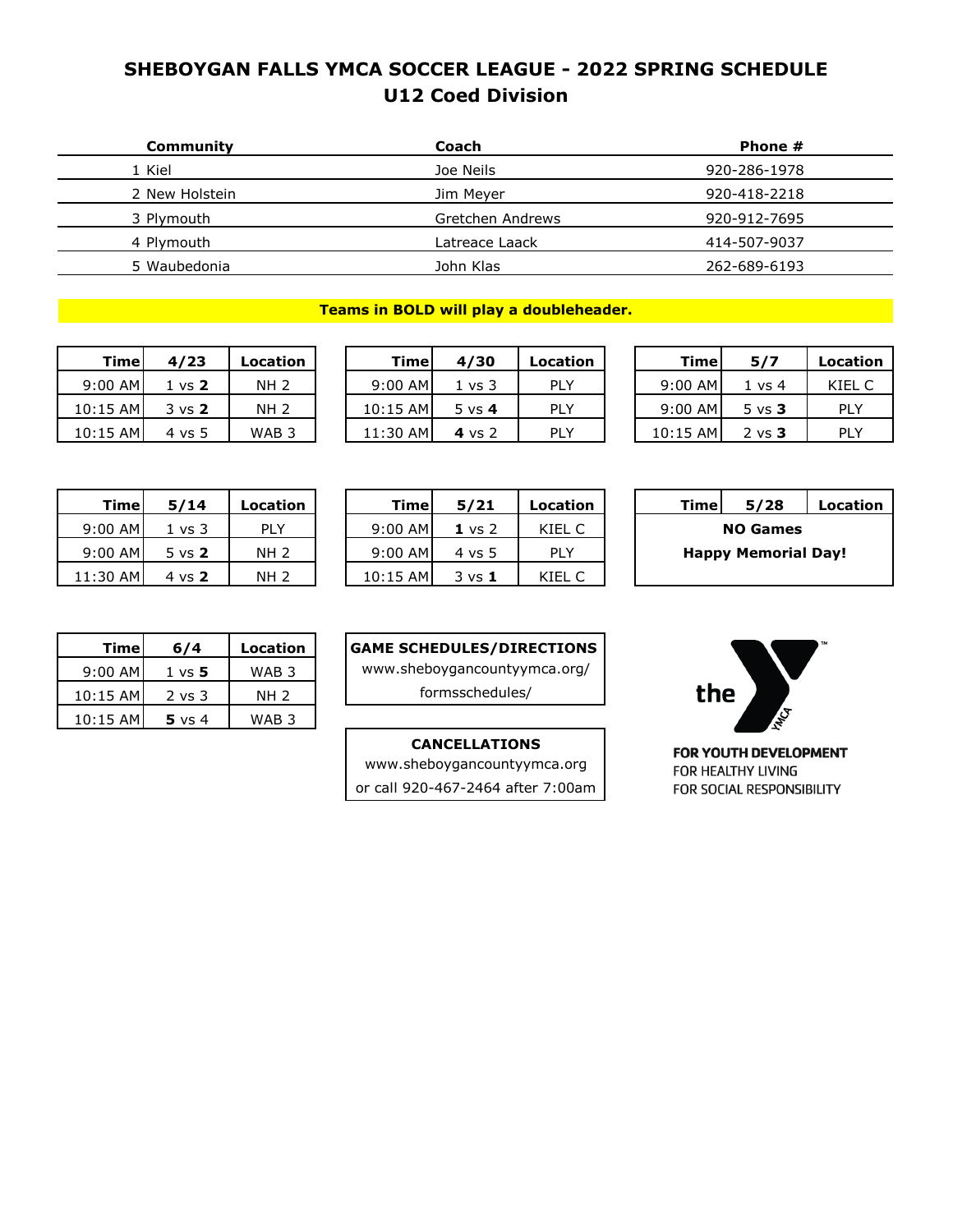## **SHEBOYGAN FALLS YMCA SOCCER LEAGUE - 2022 SPRING SCHEDULE U12 Girls Division**

| Community      | Coach         | Phone #      |
|----------------|---------------|--------------|
| 1 Kiel         | Kelly Goodman | 920-740-2747 |
| 2 New Holstein | Dan Cardinal  | 920-286-0676 |
| 3 Random Lake  | Matt Learned  | 262-689-6074 |
| 4 Waubedonia   | Eric Paulus   | 262-689-8658 |
|                |               |              |

#### **Teams in BOLD will play a doubleheader.**

| Timel      | 4/23                  | Location         | Timel     | 4/30               | Location                        | Timel    | 5/7                  | Locati          |
|------------|-----------------------|------------------|-----------|--------------------|---------------------------------|----------|----------------------|-----------------|
|            | 9:00 AM 3 vs KMSL     | RL <sub>2</sub>  | $9:00$ AM | $1 \text{ vs } 2$  | KIEL C                          |          | $9:00$ AMI 4 vs KMSL | <b>WAB</b>      |
|            | $9:00$ AM $4$ vs KMSL | WAB <sub>3</sub> |           | 10:30 AM 3 vs KMSL | SL Breeze                       | 10:30 AM | 4 vs $2$             | <b>WAB</b>      |
|            | 10:30 AM 2 vs KMSL    | RL <sub>2</sub>  |           |                    | 10:30 AM 4 vs KMSL   RF Gunners |          | 12:00 PM 1 vs KMSL   | RL <sub>2</sub> |
| $11:45$ AM | $1 \text{ vs } 3$     | RL <sub>2</sub>  |           |                    |                                 |          | 1:30 PM 3 vs KMSL    | RL <sub>2</sub> |

| Timel | 4/23                      | Location         | <b>Timel</b> | 4/30                  | Location         | Time.    | 5/7                | Location         |
|-------|---------------------------|------------------|--------------|-----------------------|------------------|----------|--------------------|------------------|
|       | 9:00 AMI <b>3</b> vs KMSL | RL <sub>2</sub>  | $9:00$ AM    | 1 vs 2                | KIEL C           |          | 9:00 AMI 4 vs KMSL | WAB <sub>3</sub> |
|       | 9:00 AMI 4 vs KMSL        | WAB <sub>3</sub> |              | 10:30 AMI 3 vs KMSL   | <b>SL Breeze</b> | 10:30 AM | 4 vs $2$           | WAB <sub>3</sub> |
|       | 10:30 AM 2 vs KMSL        | RL 2             |              | 10:30 AMI 4 vs KMSL I | RF Gunners       | 12:00 PM | 1 vs KMSL          | RL <sub>2</sub>  |
|       |                           |                  |              |                       |                  |          |                    |                  |

| Timel     | 5/7               | Location |
|-----------|-------------------|----------|
| $9:00$ AM | 4 vs KMSL         | WAB 3    |
| 10:30 AM  | $4$ vs $2$        | WAB 3    |
| 12:00 PM  | 1 vs KMSL         | RI 2     |
|           | 1:30 PM 3 vs KMSL | RI 2     |

| Timel                      | 5/28 | <b>Location</b> |  |  |  |  |
|----------------------------|------|-----------------|--|--|--|--|
| <b>NO Games</b>            |      |                 |  |  |  |  |
| <b>Happy Memorial Day!</b> |      |                 |  |  |  |  |

| Timel    | 5/14              | Location                            |
|----------|-------------------|-------------------------------------|
|          |                   | 9:00 AM 3 vs KMSL JK Valkries #1    |
| 10:15 AM | $1 \text{ vs } 2$ | NH 2                                |
|          |                   | 10:30 AM 4 vs KMSL   JK Valkries #2 |

| 5/28<br>Location<br>Timel  | Location                          | 5/21              | <b>Timel</b> | Location                           | 5/14              | Timel      |
|----------------------------|-----------------------------------|-------------------|--------------|------------------------------------|-------------------|------------|
| <b>NO Games</b>            | 1 vs KMSL 1K Valkries #1          |                   | 9:00 AMI     | 9:00 AM 3 vs KMSL JK Valkries $#1$ |                   |            |
| <b>Happy Memorial Day!</b> | RL <sub>2</sub>                   | $3 \text{ vs } 4$ | 10:00 AM     | NH 2                               | $1 \text{ vs } 2$ | $10:15$ AM |
|                            | 10:30 AM 2 vs KMSL JK Valkries #2 |                   |              | 10:30 AM 4 vs KMSL JK Valkries #2  |                   |            |
|                            | RL 2                              | $1 \vee s$ 3      | 11:30 AM     |                                    |                   |            |
|                            | WAB <sub>3</sub>                  | $2 \text{ vs } 4$ | 12:30 PM     |                                    |                   |            |

| Timel      | 674               | Location        |
|------------|-------------------|-----------------|
| $9:00$ AM  | 1 vs 4            | KIFI C          |
| $11:30$ AM | $2 \text{ vs } 3$ | NH <sub>2</sub> |

**GAME SCHEDULES/DIRECTIONS**  [www.sheboygancountyymca.org/](http://www.sheboygancountyymca.org/) formsschedules/

or call 920-467-2464 after 7:00am **CANCELLATIONS** [www.sheboygancountyymca.org](http://www.sheboygancountyymca.org/)